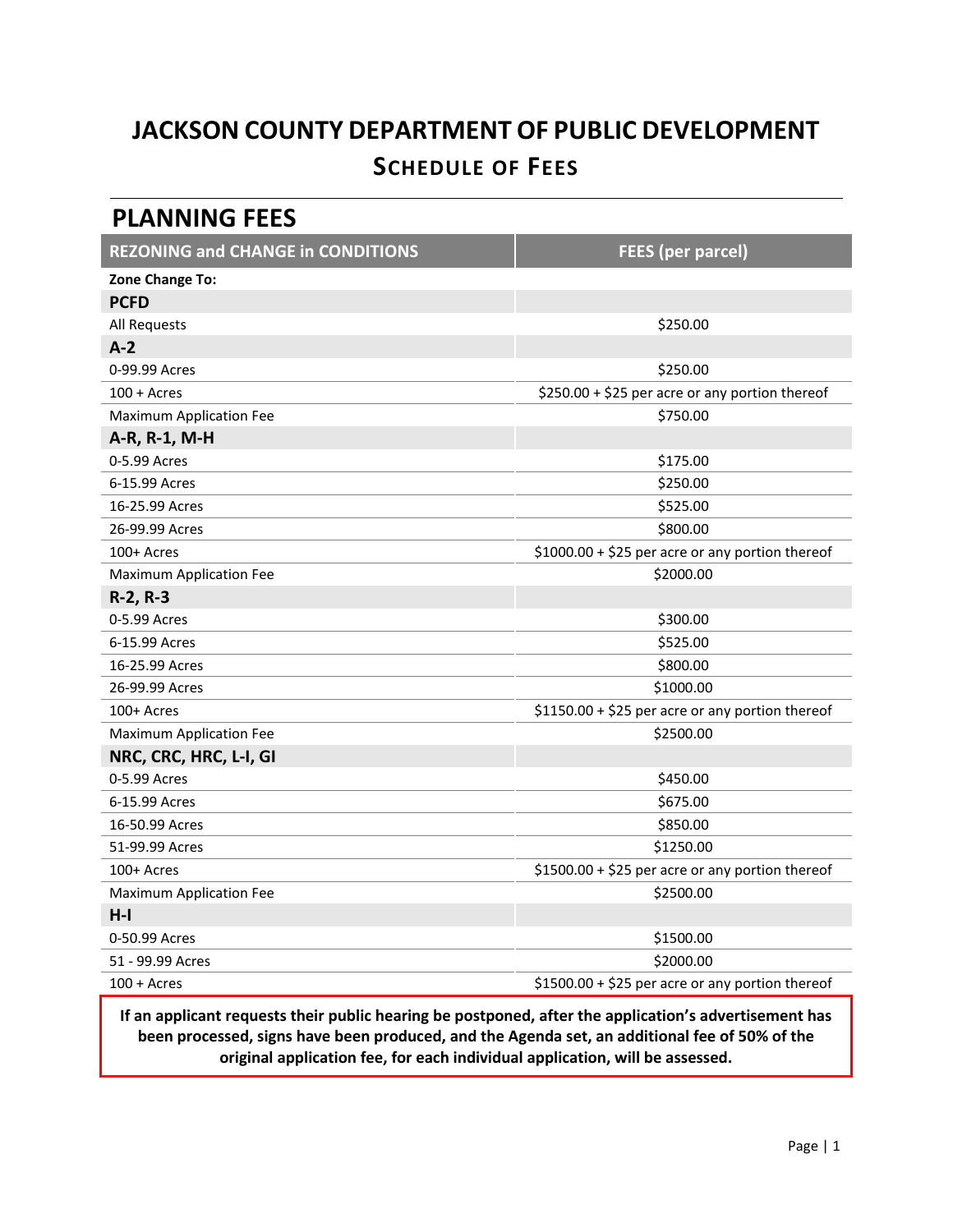## **PLANNING FEES, CONTINUED**

| <b>FEES</b> |
|-------------|
| \$250.00    |
| \$350.00    |
| <b>FEES</b> |
| \$250.00    |
| <b>FEES</b> |
| \$250.00    |
| \$100.00    |
|             |

### **Other Fees**

| <b>ADMINISTRATIVELY REVIEWED PLATS</b>   | <b>FEES</b>                    |
|------------------------------------------|--------------------------------|
| <b>Recombination or New Parcels</b>      | \$10.00 per new parcel         |
| <b>ACCESSORY HOUSING FOR FAMILY CARE</b> | <b>FEES</b>                    |
| One-time application fee                 | \$250.00                       |
| <b>OCCUPATIONAL TAX LICENSE</b>          | <b>FEES</b>                    |
| <b>Base Fee for each License plus:</b>   | \$36.00                        |
| $1 - 3$<br>Employees                     | \$24.00                        |
| Employees<br>$4 - 20$                    | \$8.00 per employee            |
| 21-100 Employees                         | $$160.00 + $6.00$ per employee |
| Employees<br>$101 +$                     | \$640.00 + \$6.00 per employee |
| <b>HOME OCCUPATION</b>                   | <b>FEES</b>                    |
| Application fee                          | \$50.00                        |